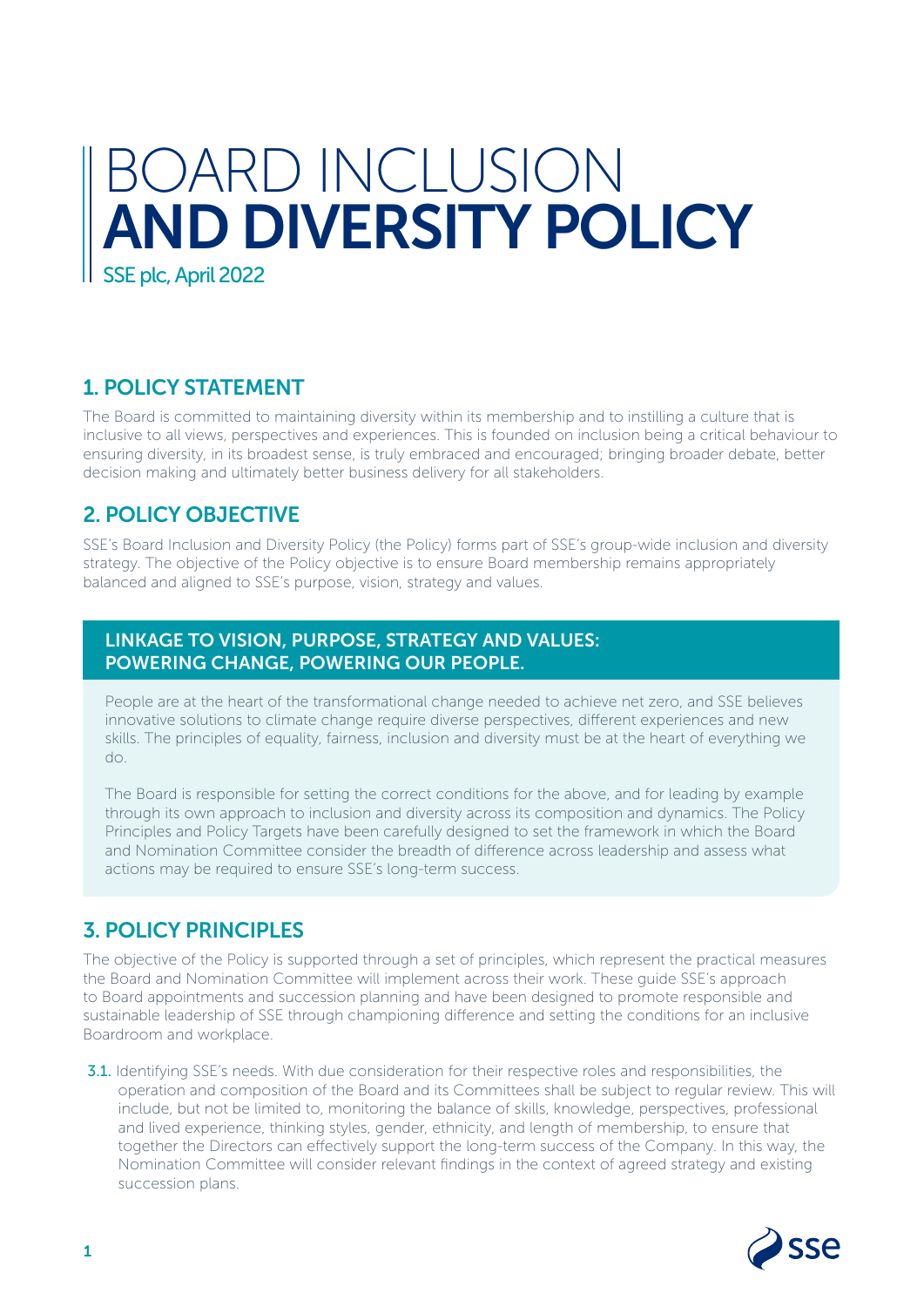- **3.2.** Director appointment. Prior to any appointment, the Nomination Committee will consider existing succession plans and any findings from the review process described above. A description of the role, setting out any desired selection criteria and measurable outcomes, will be prepared to support a formal, rigorous and transparent appointment process. This description shall be evaluated to ensure that it remains free from bias and supports inclusive recruitment.
- 3.3. Executive search firms. When engaging with executive search firms, the Nomination Committee will work with those deemed best placed to deliver a diverse pool of candidates aligned to the Board's needs. This will be achieved through consulting those who are accredited under the enhanced voluntary code of conduct for executive search firms. Where this has not been possible, an explanatory statement of how diversity has been ensured will be provided in the description of the appointment process in the corresponding Annual Report. When a search firm is appointed, an appropriate ambition for long and short-list diversity will be discussed based on the criteria for the recruitment process.
- **3.4.** Recruiting on merit. When presented with a shortlist of suitable Board candidates, a final decision will only be taken following completion of a robust selection process. This decision will be based on an objective and shared understanding of merit, with due consideration of any agreed criteria such as competencies which support SSE's needs. This will involve assessment of whether candidates complement and enhance the overall capability of the Board and support the delivery of agreed strategy.
- 3.5. Board and Committee culture. Appropriate procedures will be put in place to ensure that the Board and its Committees operate in a respectful and inclusive manner - difference of perspective shall be actively welcomed and constructive challenge and support encouraged. Steps will be taken to guard against group-think and to seek a broad range of views and approach.
- **3.6.** Talent pipeline. The Board and Nomination Committee will oversee work and progress surrounding inclusion and diversity within the internal talent pipeline, with specific consideration for how this supports succession plans and future appointments to the Group Executive Committee and senior management. Through an annual review of action plans and progress, guidance and support will be provided where appropriate.
- **3.7.** Supporting diversity. The external landscape will be monitored to ensure that relevant guidance and initiatives in relation to inclusion and diversity are considered by the Board and Nomination Committee. Insight and, where possible, agreed ambitions in respect of wider inclusion matters including gender, ethnic, socio-economic, neuro and disability diversity will be developed and integrated into existing people strategy and succession plans.

## 4. POLICY TARGETS

The Board has adopted the below ambitions to support its work and commitment to improving diversity within its membership through application of the Policy.

- 4.1. To support the ultimate goal of enduring gender parity, the Board commits to female representation of not less than 40% with the aim to maintain as close to 50% male and female representation as possible on a rolling basis.
- 4.2. Within its succession planning and as a vacancy arises, the Board will consider female representation across the roles of Chair, Senior Independent Director, Chief Executive and Finance Director.
- 4.3. The Board commits to having at least one Director from an ethnic minority background.

There are additional aspirations in place to improve gender balance across SSE's senior leadership which are reported across set measures in SSE's Annual and Sustainability Reports, and which are detailed on sse.com. The above ambitions do not limit the Boards view of diversity criteria. During periods of Board change there may be temporary movements in Board balance.